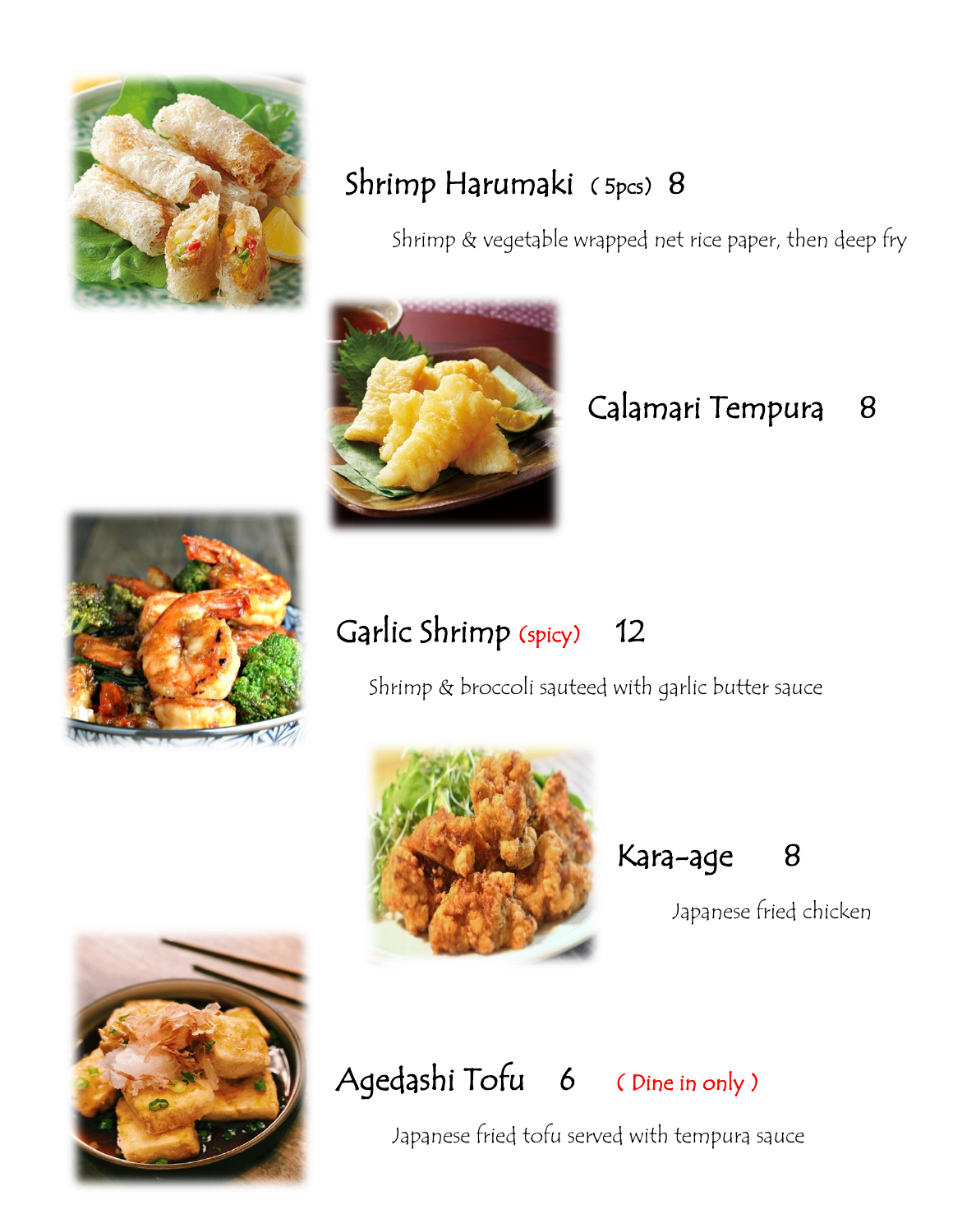

#### Coconut Shrimp (5pcs) 10



#### Takoyaki (5pcs) 8

Octopus ball



# Sautéed Shishito Pepper 8

Sautéed with garlic butter sauce



## Chicken Katsu 10

Fried Chicken made with panko bread crumbs



## Tofu Nuggets (5pcs) 6

Made with tofu, edamame, carrot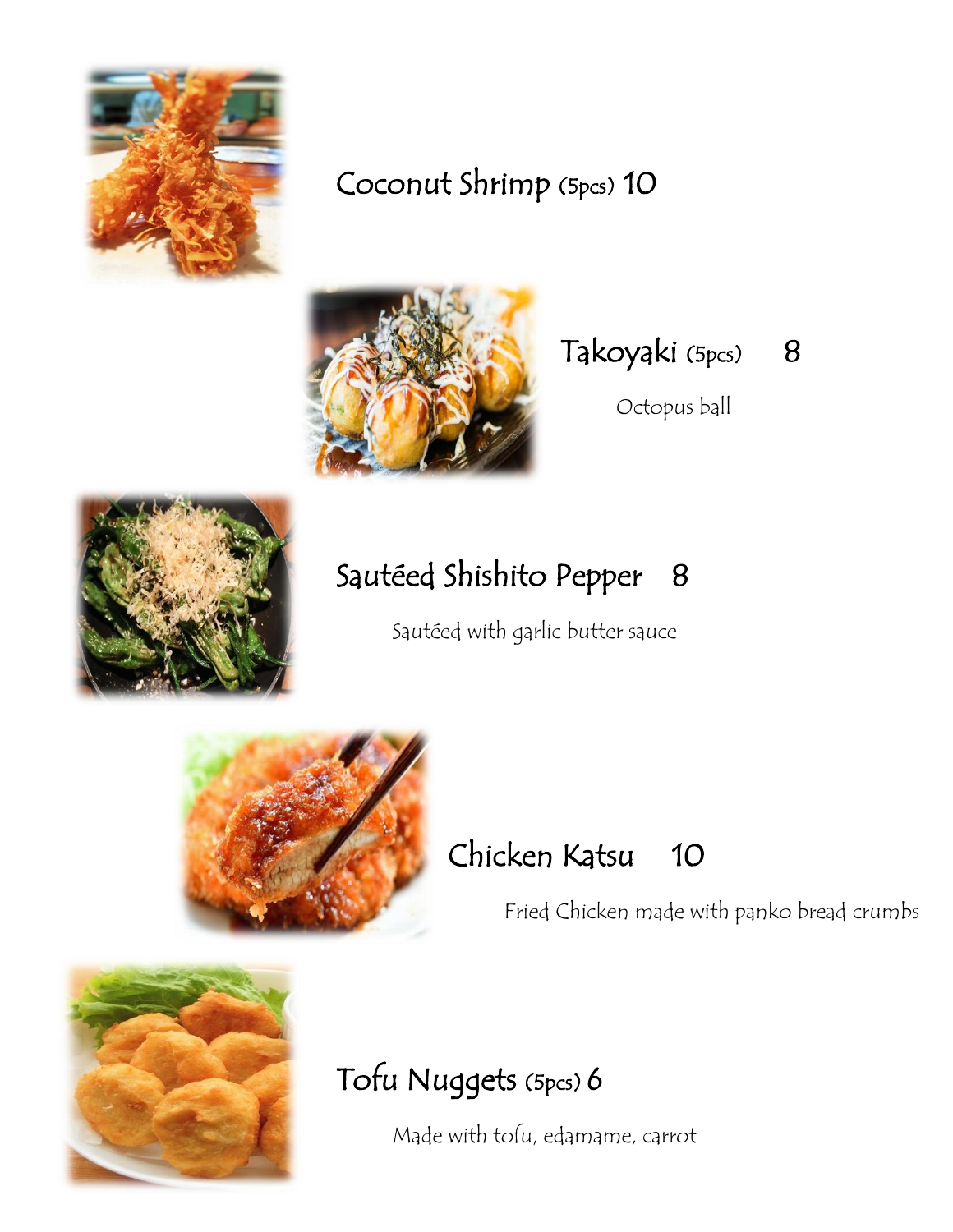| Avocado Salad. <u>2008. 2008. 2009. 2014. 2014. 2014. 2014. 2014. 2014. 2014. 2014. 2014. 2014. 2014. 2014. 2014. 20</u> |                |
|--------------------------------------------------------------------------------------------------------------------------|----------------|
|                                                                                                                          |                |
|                                                                                                                          |                |
|                                                                                                                          | 15             |
|                                                                                                                          |                |
|                                                                                                                          | 12             |
| Shrimp & Vegetable Tempura (2pcs shrimp, 4pcs vegetable)                                                                 | 10             |
|                                                                                                                          |                |
| Fried Chicken Gyoza (7pcs)                                                                                               | $\overline{8}$ |
|                                                                                                                          |                |
|                                                                                                                          |                |

#### UDON NOODL

| Chicken Udon                                 | 14              |
|----------------------------------------------|-----------------|
| Vegetable Tempura Udon (4pcs Vegetable only) | 1O <sub>1</sub> |
| Shrimp Tempura Udon (2pcs Shrimp only)       | 14              |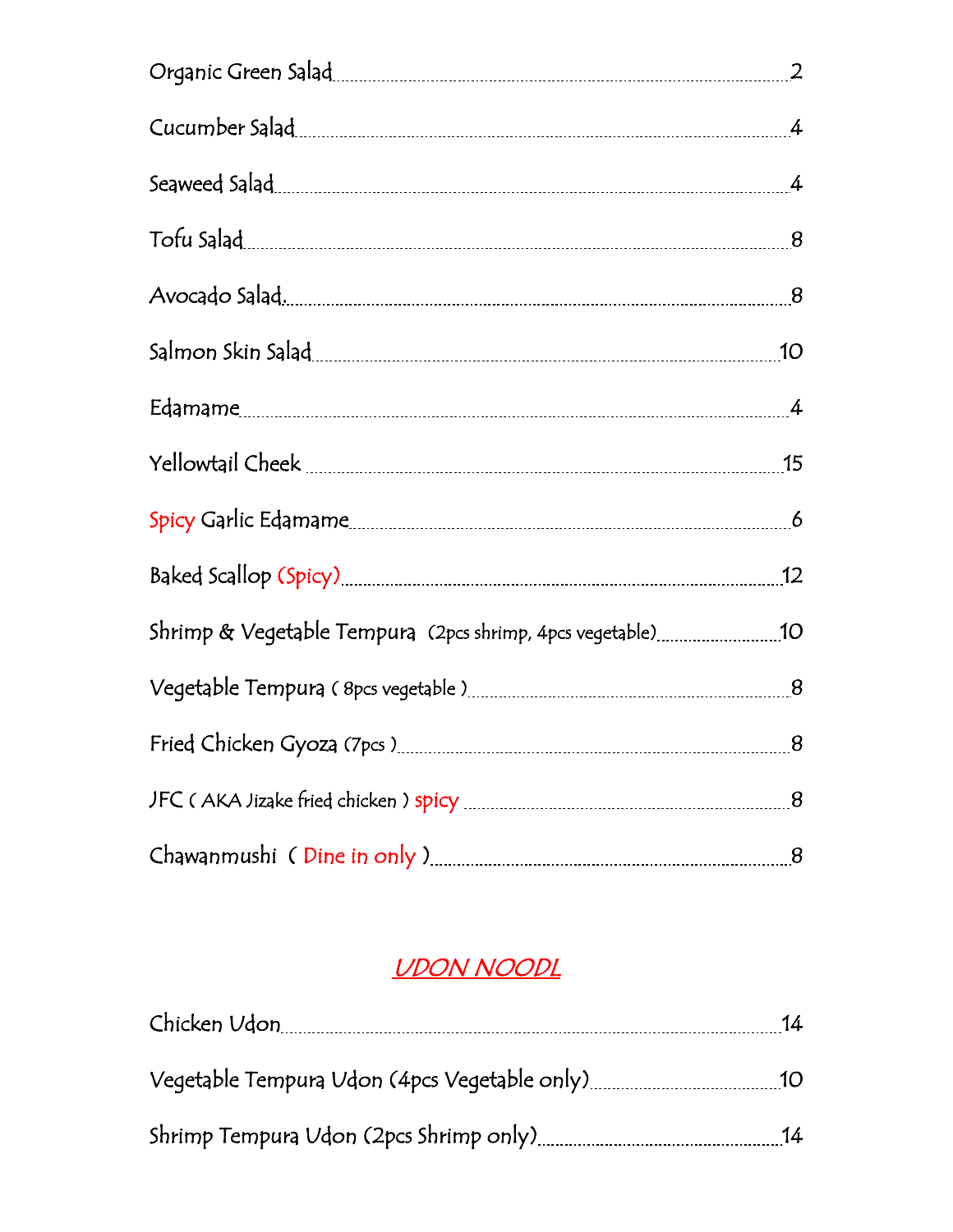#### BOWL

| Chicken Teriyaki Bowl |  |
|-----------------------|--|
| Salmon Teriyaki Bowl  |  |
|                       |  |

#### DINNER COMBINATION

Served with Soup, Salad and Rice

Selected any Two items 22

Kara-age (Japanese Fried Chicken) Chicken Katsu

Vegetable Tempura

Chicken Teriyaki Nasara Shrimp & Vegetable Tempura

California Roll Salmon Teriyaki

#### FROM SUSHI BAR

|                                                          | 30 |
|----------------------------------------------------------|----|
| Tuna, Salmon, Albacore, Shrimp, Yellow Tail, White Fish, |    |
| California Roll, Miso Soup                               |    |
|                                                          | 30 |
| $\tau$ cl all vil $\tau$ or $\mu$ c                      |    |

Tuna, Salmon, Albacore, Yellow Tail, Rice, Miso Soup

#### **GUEST FAVES**

**\* We are required by the Health Department to inform you that consuming raw or under cooked meats, poultry, seafood,** 

**shellfish or eggs may increase your risk of food borne illness, especially if you have certain medical conditions**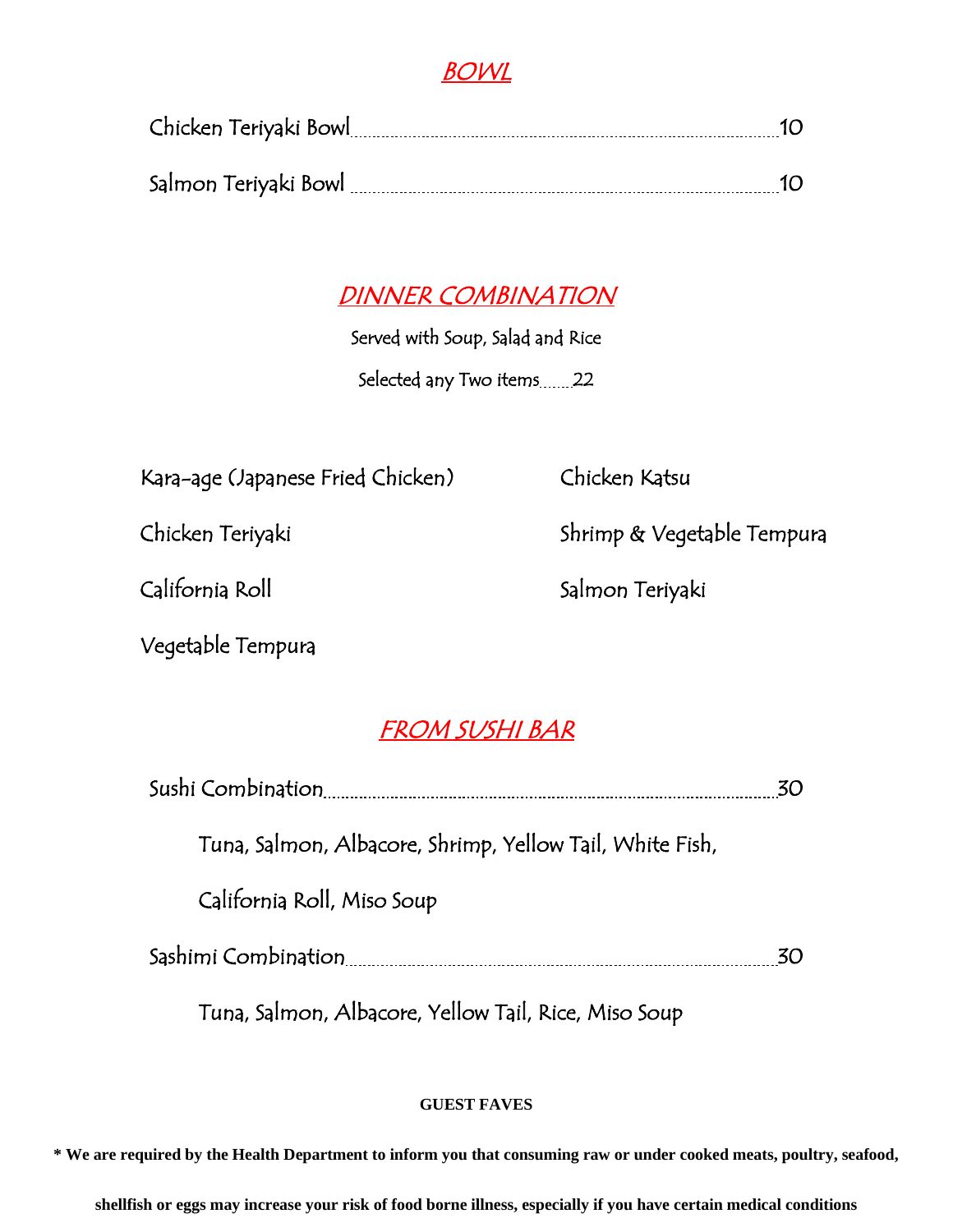|                      | Sushi (2pcs) | Sashimi (4slices) |                          | Cut | Hand |
|----------------------|--------------|-------------------|--------------------------|-----|------|
| TUNA (Big eye)       | 8            | 16                | <b>CALIFORNIA ROLL</b>   | 8   |      |
| <b>SALMON</b>        | 8            | 16                | SPICY TUNA ROLL          | 9   | 8    |
| <b>WHITE FISH</b>    | 8            | 16                | <b>CRUNCHY ROLL</b>      | 10  | 9    |
| <b>ALBACORE</b>      | 8            | 16                | <b>SCALLOP ROLL</b>      | 8   | 7    |
| YELLOWTAIL           | 8            | 16                | <b>EEL ROLL</b>          | 10  | 9    |
| <b>OCTOPUS</b>       | 6            | $12 \overline{ }$ | <b>SALMON SKIN ROLL</b>  | 8   | 7    |
| <b>BLUEFIN TUNA</b>  | 12           | 24                | RAINBOW ROLL             | 18  |      |
| <b>KANPACHI</b>      | 9            | 18                | <b>SPIDER ROLL</b>       | 15  | 15   |
| <b>JAPAN SCALLOP</b> | 12           | 24                | PHILADELPHIA ROLL        | 10  | 9    |
| SWEET SHRIMP         | 12           | 24                | <b>AVOCADO ROLL</b>      | 6   | 4    |
| <b>SEA URCHIN</b>    | <b>MP</b>    |                   | <b>TUNA AVOCADO ROLL</b> | 9   | 8    |
| <b>SALMON EGG</b>    | 9            |                   | <b>VEGETABLE ROLL</b>    | 6   | 4    |
| <b>TIGER SHRIMP</b>  | 6            |                   | <b>CUCUMBER ROLL</b>     | 6   | 4    |
| FRESH WATER EEL      | 9            |                   | YELLOWTAIL ROLL          | 9   | 8    |
| <b>SNOW CRAB</b>     | 12           |                   | <b>SALMON ROLL</b>       | 9   | 8    |
| <b>BLACK COD</b>     | 9            |                   | <b>SNOW CRAB ROLL</b>    | 16  | 12   |

| W/SMELT EGG |  |
|-------------|--|
| SOY PAPER   |  |

#### JIZAKE SPECIAL

| AFO (Albacore Sashimi w/ Fried Onion)                                               | 16                        |
|-------------------------------------------------------------------------------------|---------------------------|
| Albacore sashimi with fried onion on top                                            | Garlic sauce & spicy mayo |
| Salmon Candy (2PC)                                                                  | 8                         |
| Crab mix wrapped in salmon topped with a slice of avocado                           | Ponzu sauce               |
| Butter Fish (Kasu-zuke)                                                             | 15                        |
| Marinate fillets of black cod for up to three days in sake & miso paste, then baked |                           |
| Crispy Rice (2pc)                                                                   | 8                         |
| Spicy tuna & slice jalapeno served on top of crispy rice balls                      | Mayo $\&$ eel sauce       |
| ( Yellowtail sashimi w/jalapeno )<br>YTJ                                            | 16                        |
| Yellowtail sashimi with ponzu sauce & sliced jalapeno                               | Ponzu sauce               |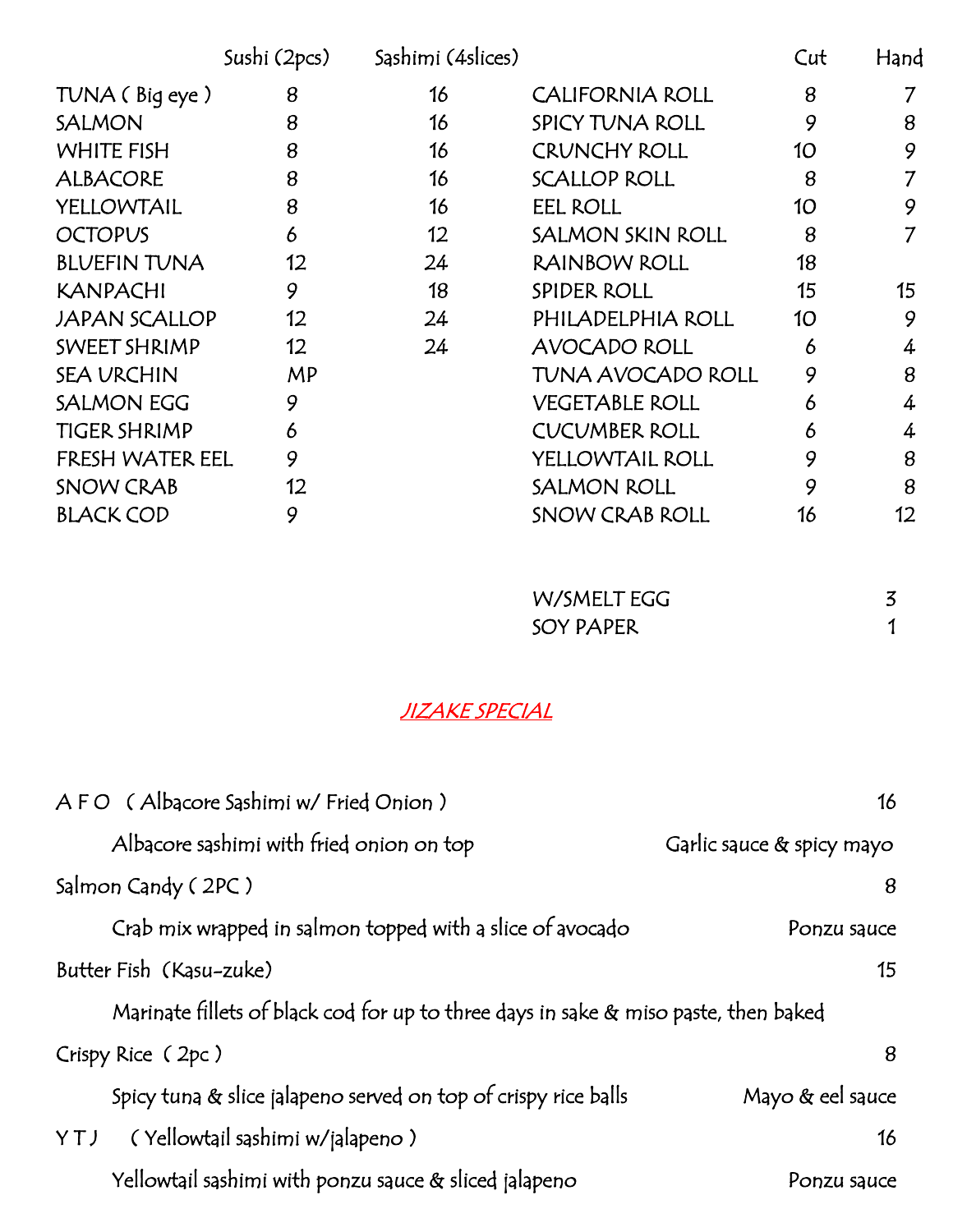| Chase me Roll                                                                 | 16                  |
|-------------------------------------------------------------------------------|---------------------|
| Crab mix, avocado, asparagus layered with yellow tail                         | Ponzu sauce         |
| Burrito                                                                       | 13                  |
| Tempura shrimp, crab mix wrapped in soy paper                                 | Special mayo sauce  |
| Camel Back                                                                    | 15 <sup>15</sup>    |
| Salmon, Scallop, crab mix, then baked in mayo sauce                           | Eel sauce           |
| Fire Station Roll                                                             | 15                  |
| Vegetable roll layered with seared tuna with sliced jalapeno on top           | Special spicy sauce |
| Hawaiian Roll                                                                 | 16                  |
| Spicy tuna $\&$ avocado layered with seared albacore                          | Garlic soy sauce    |
| Lollipop                                                                      | 18                  |
| Tuna, salmon, crab mix wrapped in cucumber                                    | Ponzu sauce         |
| Moon Light                                                                    | 13                  |
| Fried shrimp, crab mix $\&$ asparagus wrapped in a thinly cooked egg          | Mayo & eel sauce    |
| Ono Steak (not a roll)                                                        | 13                  |
| Baked Ono (Escolar) fish with shiitake mushroom & onion                       | Garlic soy sauce    |
| Salmon Lemon Roll                                                             | 15                  |
| Vegetable roll layered with salmon with sliced lemon on top                   | Ponzu sauce         |
| Lion King Roll                                                                | 16                  |
| Tempura shrimp & cream cheese layered with salmon rolled                      | Mayo $\&$ eel sauce |
| Try Me Roll                                                                   | 16                  |
| Fried shrimp, spicy tuna, crab mix wrapped in a soy paper                     | Special mayo sauce  |
| Spring Roll                                                                   | 22                  |
| Tuna, salmon, kanikama crab & avocado wrapped in a rice paper                 | Mayo & eel sauce    |
| U F O (Today's special)<br>V Find Out                                         | MP                  |
| Viva Mexico                                                                   | 13                  |
| Lobster mix & pepper jack cheese wrapped with a soy paper, then tempura fried | Eel sauce           |
| Crab mix is imitation crab and mixed with mayo                                |                     |